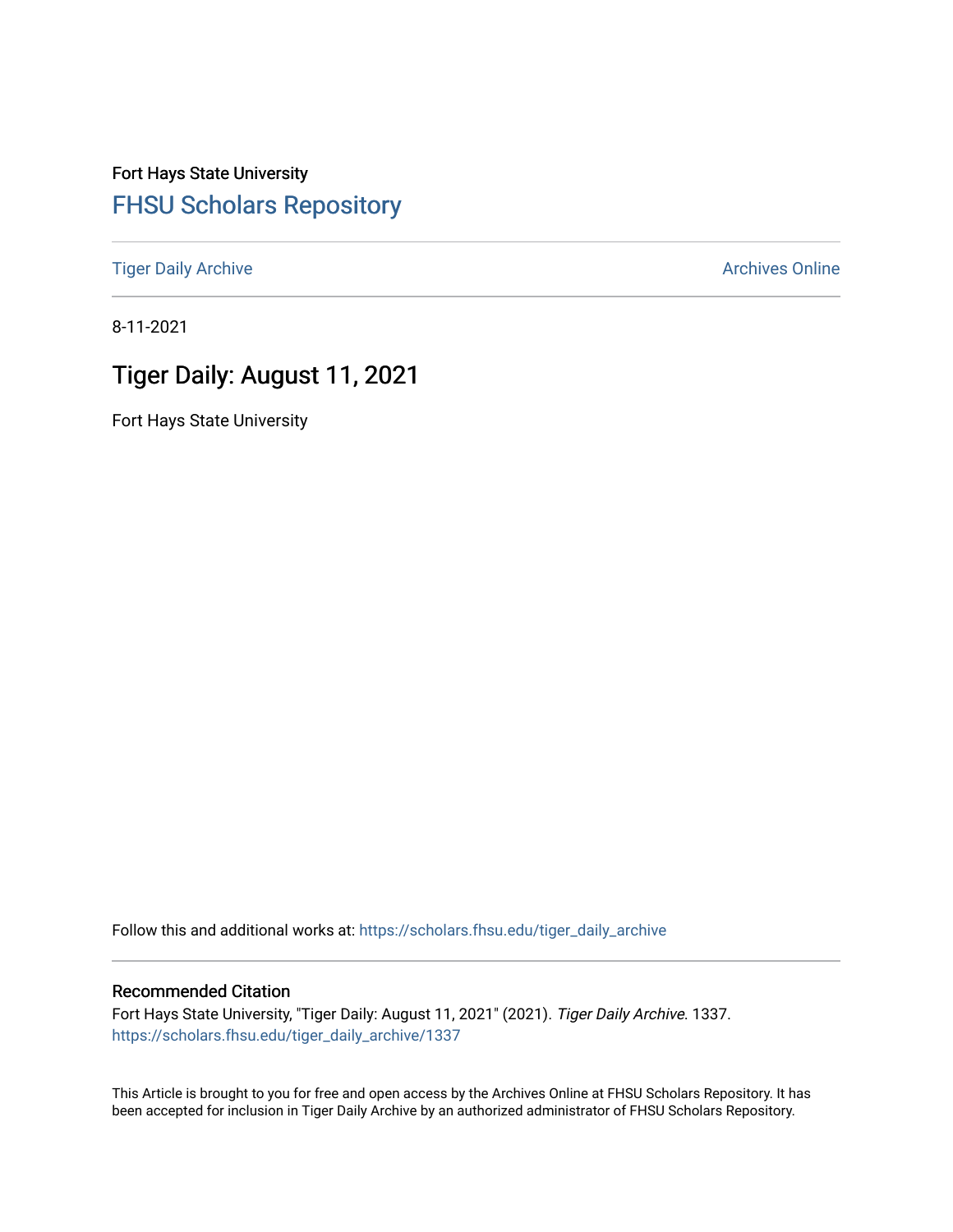From: Tiger Daily Sent: Wednesday, August 11, 2021 10:05 AM To: Tiger Daily <TigerDaily@fhsu.edu> Subject: Tiger Daily [August 11, 2021]



# ANNOUNCEMENTS

- COVID-19 Updates
- Calendar: Upcoming Professional Development Opportunities
- 2021-2022 Tuition and Fee Schedule
- FHSU Faculty/Staff 2021-2022 Parking Permits
- Move-In Day 2021 Call for Volunteers!
- Finished Tiger Fitness Center!
- Michael Tilford Conference 2021 Call for Presentations and Workshops
- Health and Wellness Services to Offer Mental Health First Aid Training
- SHRM Certification Online Course
- FHSU's Kansas Wetlands Education Center Annual Meteor Shower Watch Party
- Daily Dose of Painting: Art 320 Acrylic Painting
- Chamber Chat
- University Photo August Studio Dates
- Fall Convocation to be held August 18 in Beach/Schmidt Performing Arts Center
- New Exhibition in Moss-Thorns Gallery!
- Homecoming Events for Alumni
- Faculty and Unclassified Staff Handbook

## **EVENTS**

## THIS WEEK/WEEKEND

Intermediate Excel: Data Analysis - TOMORROW; 8:30am -12:00pm

# FUTURE EVENTS

- Networking Effectively to Build Professional Relationships September 1; 12:00pm. 1:00pm. (Luncheon); 1:00pm- 4:00pm (Workshop)
- Diversity Matters Series: Unpacking Implicit Bias and Micro-Aggressions: What Are They and How Do They Affect Me? - September 14; 1pm - 2:30pm
- CliftonStrengths Essentials (Virtual) September 22 & 23; 9:00am-12:00pm (both days)
- Critical Conversations September 29; 1:00pm. 4:00pm

## EMPLOYMENT OPPORTUNITIES

- Tiger Call Phonathon Supervisor
- Administrative Specialist University Relations and Marketing
- Carpenter
- Art Director, University Relations and Marketing
- Production Support Technical Coordinator, Technology Services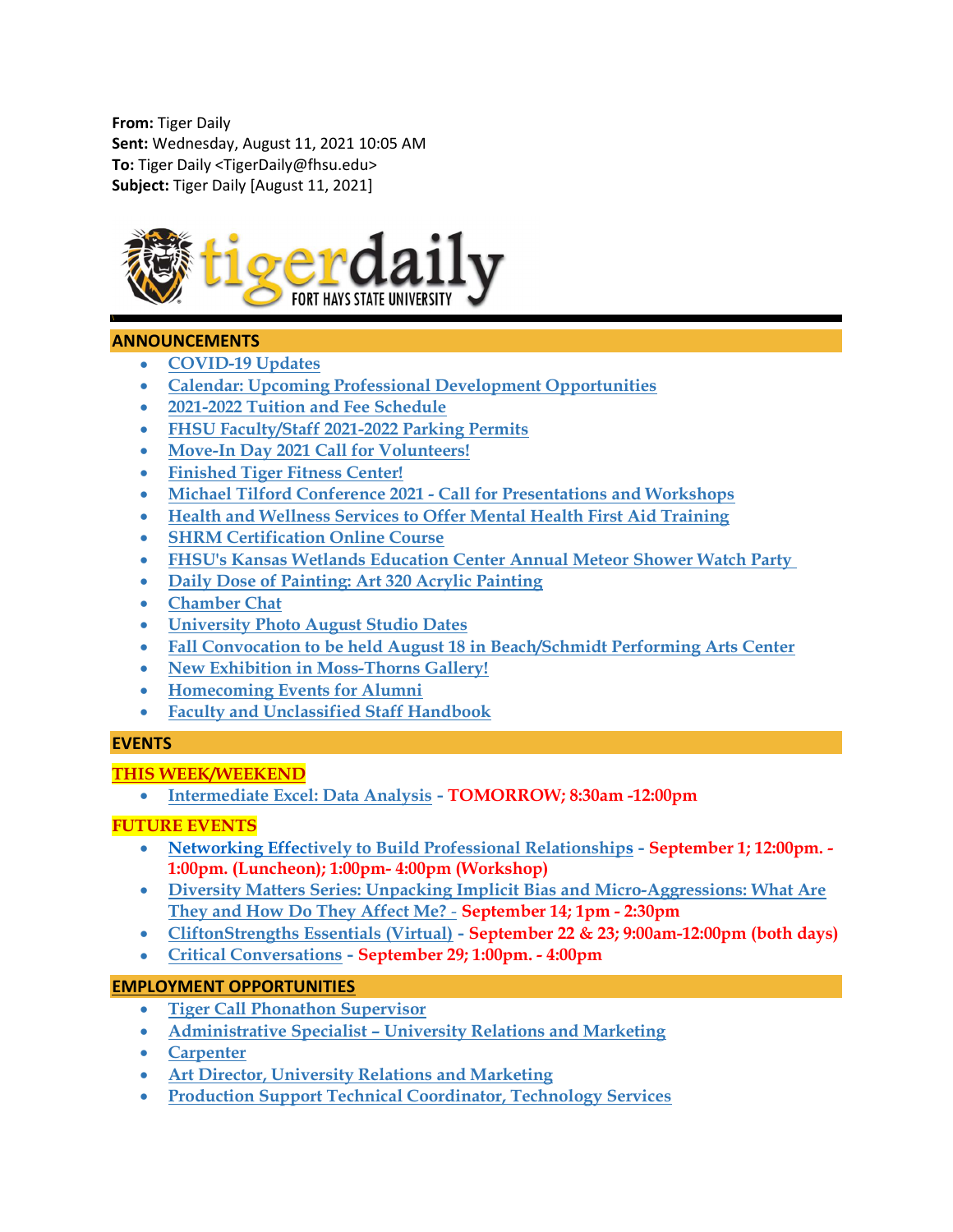## SHARE WITH STUDENTS

- Accent Reduction Course: Open to Non-Native Speakers Who Want to Improve Their Spoken English Skills
- Job Posting: Student Tiger Call Phonathon Caller
- Making YOUR Mark: FHSU Career Readiness Events
- Join a Choir!

#### ANNOUNCEMENTS

# COVID-19 Updates

The COVID-19 Response website is where we post the latest information about the pandemic, including a new COVID-19 Dashboard that is updated every Tuesday.

# Calendar: Upcoming Professional Development Opportunities

Check out upcoming professional development opportunities! The TILT TigerLearn event calendar is your go-to for professional development at FHSU! Check it out here: http://tigerlearn.fhsu.edu/events/.

To provide faculty and staff with one easy place to see all professional development at FHSU, we're happy to include your event on the TigerLearn calendar. We can include links to your registration site, contact persons for questions, etc. Just contact TILT-FacultyDev@fhsu.edu, and we'll add your event right away!

# 2021-2022 Tuition and Fee Schedule

The official Tuition and Fees Schedule for Academic Year 2022 is now posted on the FHSU Student Fiscal Services web page at https://fhsu.edu/sfs/students\_parents/tuition/fy22-tuition-and-fees.

Please update your web pages, brochures, and forms that provide tuition information and delete all references to past or estimated tuition and fee amounts.

Thank you, and if you have any questions, feel free to contact Student Fiscal Services at (785) 628- 5251. You may also contact me at (785) 628-4459.

## FHSU Faculty/Staff 2021-2022 Parking Permits

Faculty/Staff, Zone 1, Zone 2, and motorcycle/moped/motor scooter parking permits will be available for purchase. The FHSU Police Department encourages you to save time by **purchasing your permit online** accessed through your TigerTracks in the Online Services tab. https://fhsupd.t2hosted.com/Account/Portal.

Permits must be purchased and properly displayed no later than August 30, 2021 for any vehicle parking on campus. All faculty, staff, and students are required to register their vehicles online each school year in order to receive their permit, regardless if the vehicle had been registered the prior year.

Choose to pick your permit up at the University Police Department, located at 112 Custer Hall. If you choose another delivery, make sure your address is updated...USPS delivery may result in delayed delivery of your permit. (It is recommended that you not select your permanent address.) When you pick up your permit be sure you have a current ID with you.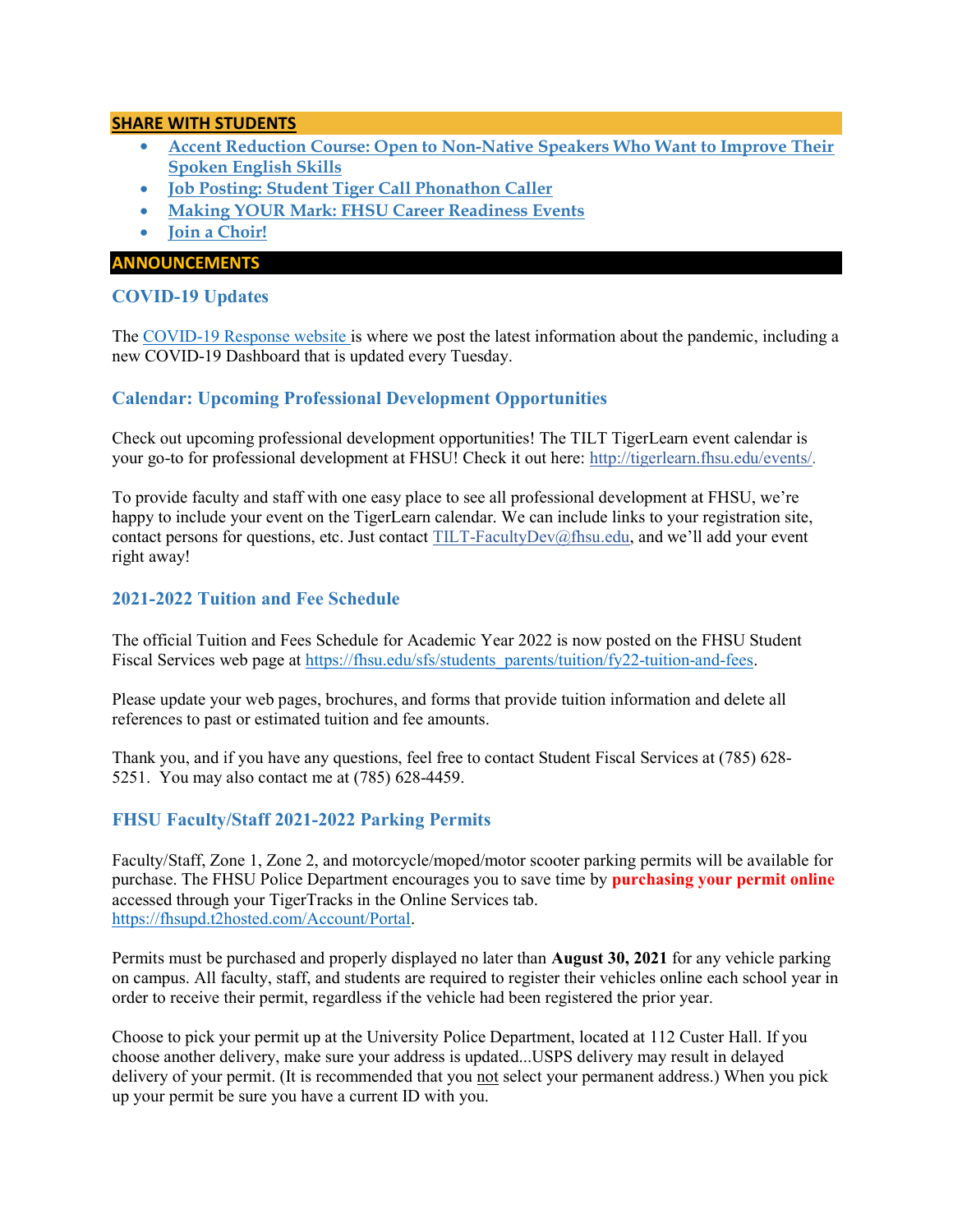Questions: call UPD 785-628-5304 or stop by Custer 112. 8:00am-4:30pm Mon.-Fri.

Which permit is for you?

ZONE 1: You are commuting and do not live in the Residential Life Halls.

ZONE 2: (a) You live on Campus in a Residential Life Hall or (b) ONLY want to park in the Cunningham Hall/GMC parking lots.

#### How to Purchase you Parking Permit Online

- Step 1: Log into Tiger Tracks
- Step 2: Go to Online Services
- Step 3: Scroll down to Parking Permits
- Step 4: Click on purchase a parking permit
- Step 5: Click on Manage Account and login -Make sure the Information is correct -Click on vehicles at the top of the screen ad verify information -Click add if your vehicle is not in the system Step 6: Click on Permits and select Get Permits
- Step 7: Select what type of Permit you need and click the agreement box
- Step 8: Check which vehicle you want that permit for,
	- -if you have multiple vehicles and then click next
- Step 9: Click where you would like it mailed or pick it up at University Police
	- Your local address is the preferred location
- Step 10: Select payment option and click Pay Now
- Step 11: Congratulations You're Done!!

# Move-In Day 2021 Call for Volunteers!

As all of you are aware, move-in day is just around the corner! With this, we could use some volunteers in welcoming our new FHSU Tigers! On August  $17<sup>th</sup>$  from 8 am to 2 pm, the students who are in a learning community will be moving in to Victor E. Village and **August 19th from 8 am to 2 pm** students will be moving in to McMindes. If you are available and willing to volunteer with one of these move-in days, please RSVP by filling out the form here: https://forms.gle/v4FTrmbz9mriK9cW8 Any club or organization that is willing to help with move-in, please fill out the form once for your group and list the amount of volunteers in the comment section at the end of the form. Feel free to e-mail with more details. Thank you and if you have any additional questions please contact Katie Hindman (kjhindman  $@$ fhsu.edu) or Tristen Starkey (tkstarkey@fhsu.edu).

# Finished Tiger Fitness Center!

The Tiger Fitness Center is excited to announce a summer full of renovations and with that has come a new name to our facility, Tiger Fitness Center. If you haven't stopped, we encourage you to do so! What you previously knew as the Tiger Wellness Center has gone through several phases of renovations this summer with more to come and we are excited to announce our new name as well as an end of the summer fitness challenge.

As we prepare to head into the fall we invite you to come take part in our Summer 21 Fitness Challenge. Over the next four weeks we are challenging you to score 21 points in our fitness challenge. You can score points by attending a fitness class or by doing your own workout and reporting the type of workout you completed at the front desk of the Tiger Fitness Center.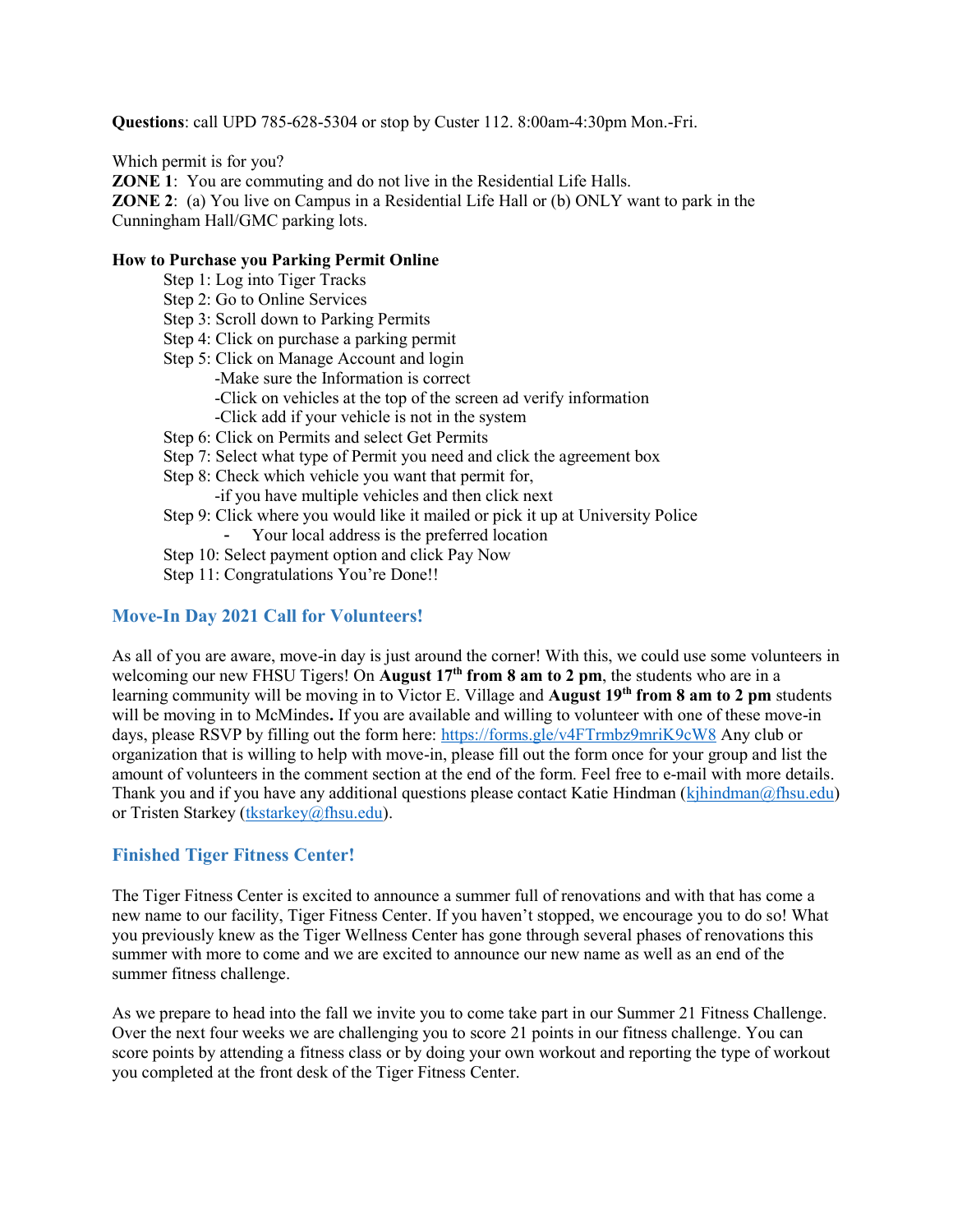Come by and see a few of your changes that have happened as well as more to come including new equipment as we head into the fall.

# Michael Tilford Conference 2021 - Call for Presentations and Workshops

## "Better Together: The Power of Coalition Building in DEI Work"

The call for workshop and presentation proposals for the 2021 Michael Tilford Conference on Diversity and Multiculturalism is open. This year's theme is "Better Together: The Power of Coalition Building in DEI Work," so we look forward to your submissions that relate to that topic. Proposals are **due Friday**, August 13, 2021, at 11:49 pm (CST). To review additional details and submit proposals, please click here.

# Health and Wellness Services to Offer Mental Health First Aid Training

Suicide is the second leading cause of death among young adults and 39% of college students will experience a significant mental health issue. Furthermore, 1 in 5 adults have a diagnosable mental illness (Active Minds).

You can make a difference.

Mental Health First Aid teaches participants how to help adults experiencing a mental health or substance use challenge. Having more informed university students, staff and community members can dramatically help early intervention efforts and get others the help they need when they need it. The evidence behind the program demonstrates that it helps trainees identify, understand and respond to signs of mental illnesses and substance use disorders.

This training will be free for participants, but has a limited class capacity. The training will be held on the FHSU campus from 8am-5pm on Saturday, September 25<sup>th</sup>, 2021.

To sign up and please email sespurlock $@$ fhsu.edu

# SHRM Certification Online Course

Are you looking for help to navigate the increased demands on HR professionals? Become the most qualified and valuable HR professional you can be with SHRM certification.

The SHRM Certified Professional (SHRM-CP®) and SHRM Senior Certified Professional (SHRM-SCP®) are the only behavioral competency-based HR certifications. This means you'll have the answers AND know what to do on the job. SHRM certifications can build and strengthen your real-world value to yourself, your organization and your future.

- 12-week, 100% online, independent study
- September 7,  $2021$  November 28, 2021
- Price: \$1,200 (discounts for FHSU Alumni and Early Registrations)
- Register Here

## Eligibility Requirements

To be eligible for the SHRM-CP and SHRM-SCP exams, you must meet specific educational and work experience criteria at the time you submit your application.

For details on eligibility requirements, visit the SHRM Eligibility Criteria page.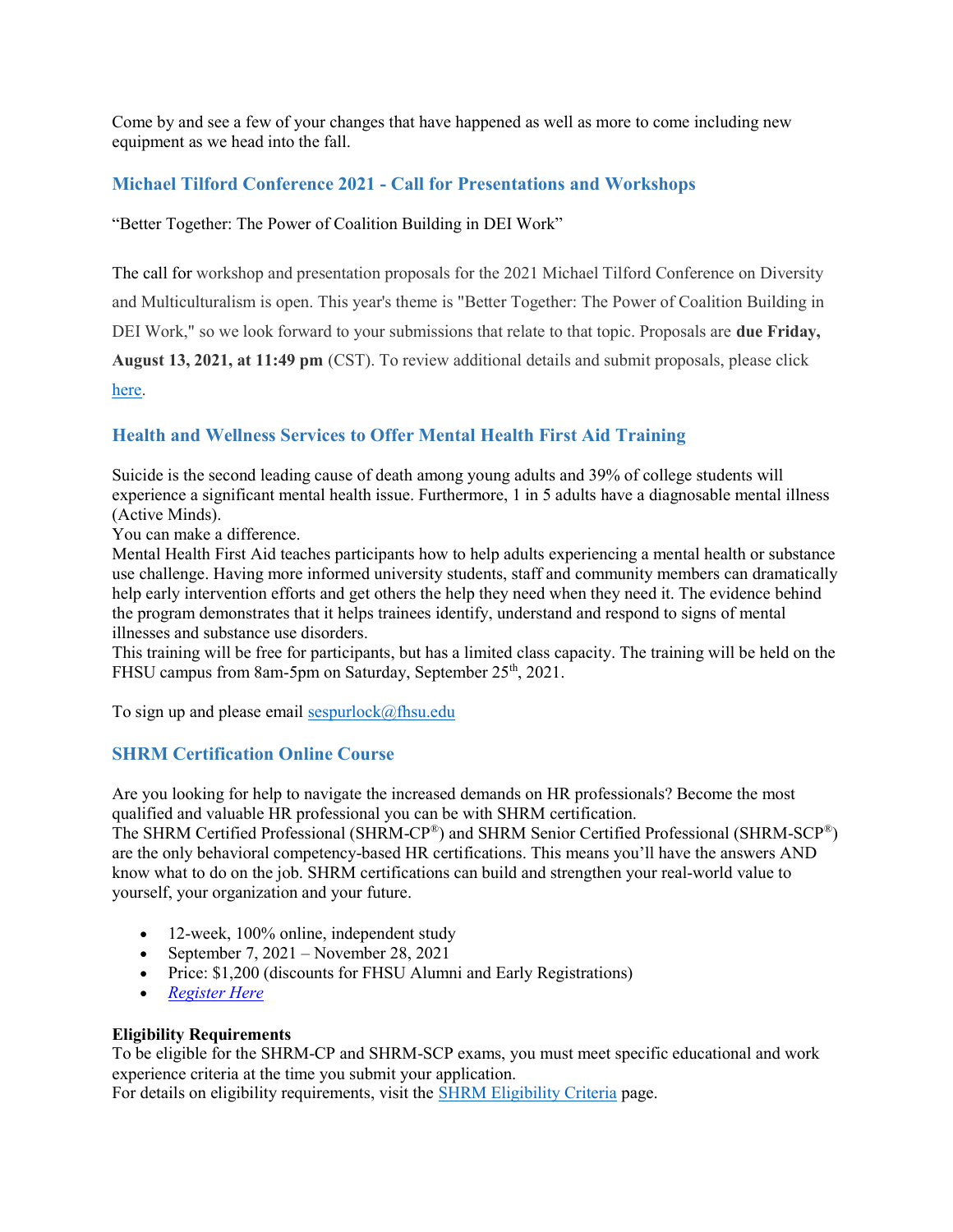# FHSU's Kansas Wetlands Education Center Annual Meteor Shower Watch Party

Each August, Earth passes through a stream of dust and debris left behind by the Swift-Tuttle Comet, lighting up the sky with shooting stars.

The Kansas Wetland's Education Center will host its annual end-of-summer Perseid Meteor Shower Watch Party on Friday, Aug. 13, from 8:30 to 10:30 p.m. Join Wetlands staff for this FREE, familyfriendly event full of crafts, experiments, night hikes, and games.

This year's environmental conditions are setting up to be perfect! The moon sets early this year, producing a dark sky, and the party date for this year's Kansas Wetlands Education Center Perseid Meteor Shower Watch Party falls on a peak day, which could produce over 150 shooting star sightings per hour.

The FHSU Science and Mathematics Education Institute's inflatable planetarium will also be available for shows with guaranteed star-viewing! Visitors are encouraged to bring lawn chairs and blankets to enjoy smore's while they kick back and enjoy the night sky.

The KWEC is located 10 miles northeast of Great Bend along Kansas Highway 156 at Cheyenne Bottoms, 592 NE K-156 HWY, Great Bend, KS 67530.

For more information, visit its website at wetlandscenter.fhsu.edu or call 1-877-243-9268.

# Daily Dose of Painting: Art 320 Acrylic Painting

 Are you looking for fun elective courses? Art 320 Acrylic painting class will explore various expressions using acrylic painting at an intermediate level. The class will teach you how to construct stretcher bars and canvas, intense studies in abstract painting, and expressive painting skills in representation style. The course meets every Monday and Wednesday 5:00 pm -7:50 PM. Course delivery will be in person.

Faculty and staff are most welcome to enroll and join the fun. The preferred requisite is Art 220 Introduction to painting or permission from the instructor. All majors are welcome. Learn your artistic skills while you take part in the creative community. For more information, contact Jee Hwang or jhhwang@fhsu.edu

## Chamber Chat

Please join FHSU Career Services and the Hays Chamber of Commerce for a Chamber Chat on Friday, August 13, at 9 a.m. in the Sunset Atrium, Memorial Union.

We'll talk about the Hansen Internship program, upcoming career fairs and events, and other ways FHSU serves students and partners with businesses and organizations. The Chamber Chat is a great way for FHSU staff and faculty to connect with area businesspeople.

## University Photo August Studio Dates

University Relations and Marketing will be offering open studio times for those faculty, staff, and student employees who have not yet had a university photo taken or need an updated picture. Upcoming dates are August 25 & 26.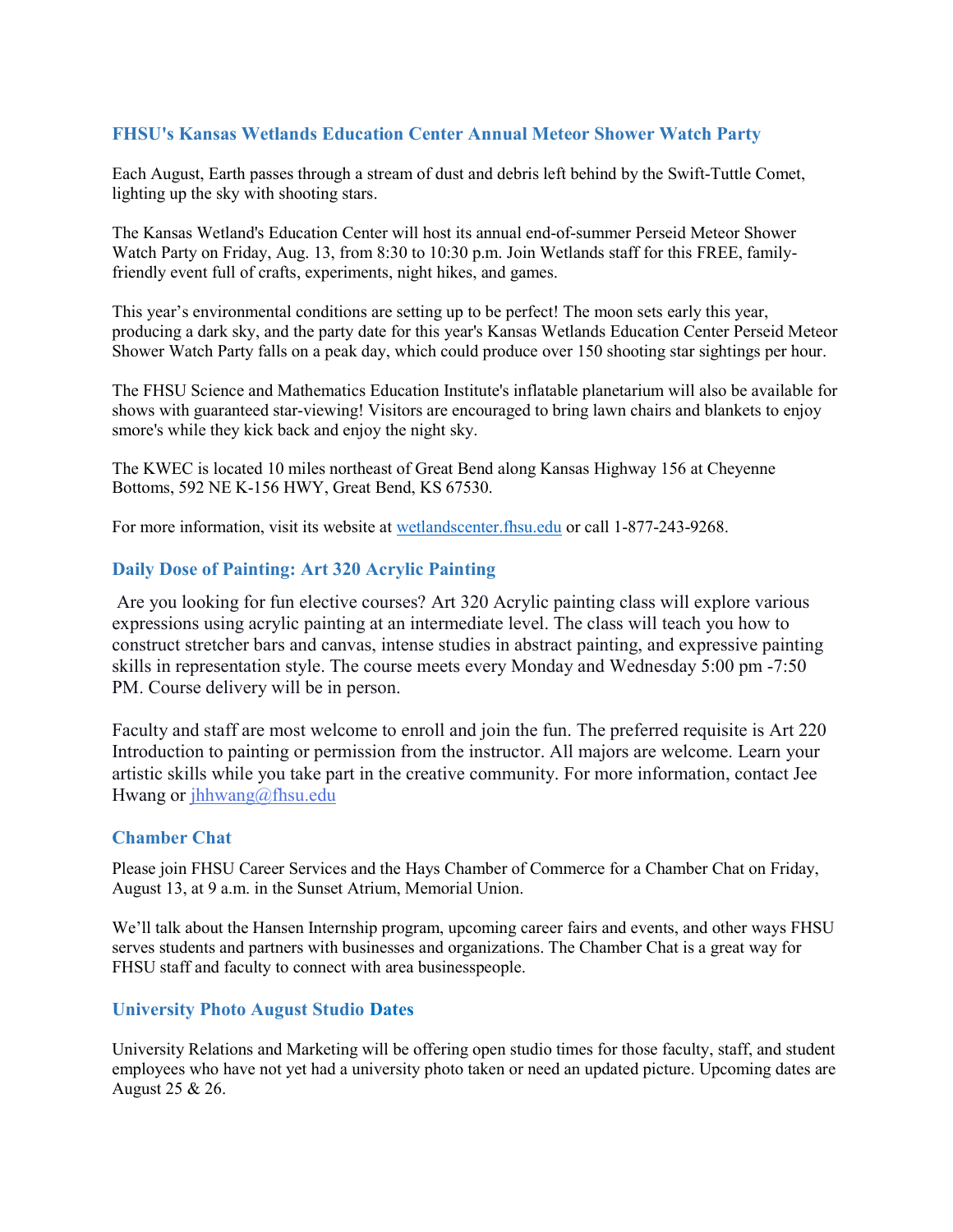Sign up for your photo time through the Google form below:

 Where: Hammond Hall 114 When: https://forms.gle/Wcb7RyNWHFkr9Ai87

Questions? Please email Angie Stieben.

# Fall Convocation to be held August 18 in Beach/Schmidt Performing Arts Center

The new academic year at Fort Hays State University officially begins at 9 a.m. Wednesday, Aug. 18, with the annual Fall Convocation in the Beach/Schmidt Performing Arts Center in Sheridan Hall on the FHSU campus.

Dr. Jill Arensdorf, Provost, will serve as the event's emcee along with opening remarks delivered by Faculty Senate President Dr. Janet Stramel; University Staff Senate President Ms. Jennifer Whitmer; Student Government Association President Mr. Mark Faber and FHSU-AAUP President Dr. Janett Naylor-Tincknell.

President Mason will provide a campus update and will announce the recipients of the following awards:

- Faculty Member of the Year
- John Heinrichs Outstanding Research Mentor
- Department Closing the Loop
- Advancing Assessment
- President's Distinguished Scholar
- President's Award

Following convocation, a reception will be held in the Dreiling Lobby of Sheridan Hall, with seating provided outside near the fountain.

For those of you who can not join us in person, you can watch this event live at the FHSU Facebook page: https://www.facebook.com/forthaysstate/ A Facebook account is not needed to watch this event.

Additionally, we are using this occasion as an opportunity to restock the Tiger Food Exchange. Donation bins for non-perishable food items will be available at the doors to Beach/Schmidt. Items requested include: peanut butter, jelly/preserves, pasta, pasta sauce, cereal, canned meats, soups, canned fruit, rice, beans, etc.

If you have any questions, please don't hesitate to contact me. We look forward to seeing you all soon.

Janette Meis, Office of the President  $i$  meis  $\widehat{\omega}$ fhsu.edu

## New Exhibition in Moss-Thorns Gallery!

Come see Elizabeth (Libby) Reimer's MFA in Graphic Design Thesis Exhibition, now in the Moss-Thorns Gallery!

The exhibition is available for viewing Monday-Friday 10am-2pm, through August  $20^{th}$ . A closing reception for the exhibition will take place on August  $20<sup>th</sup>$ , from 7-9pm!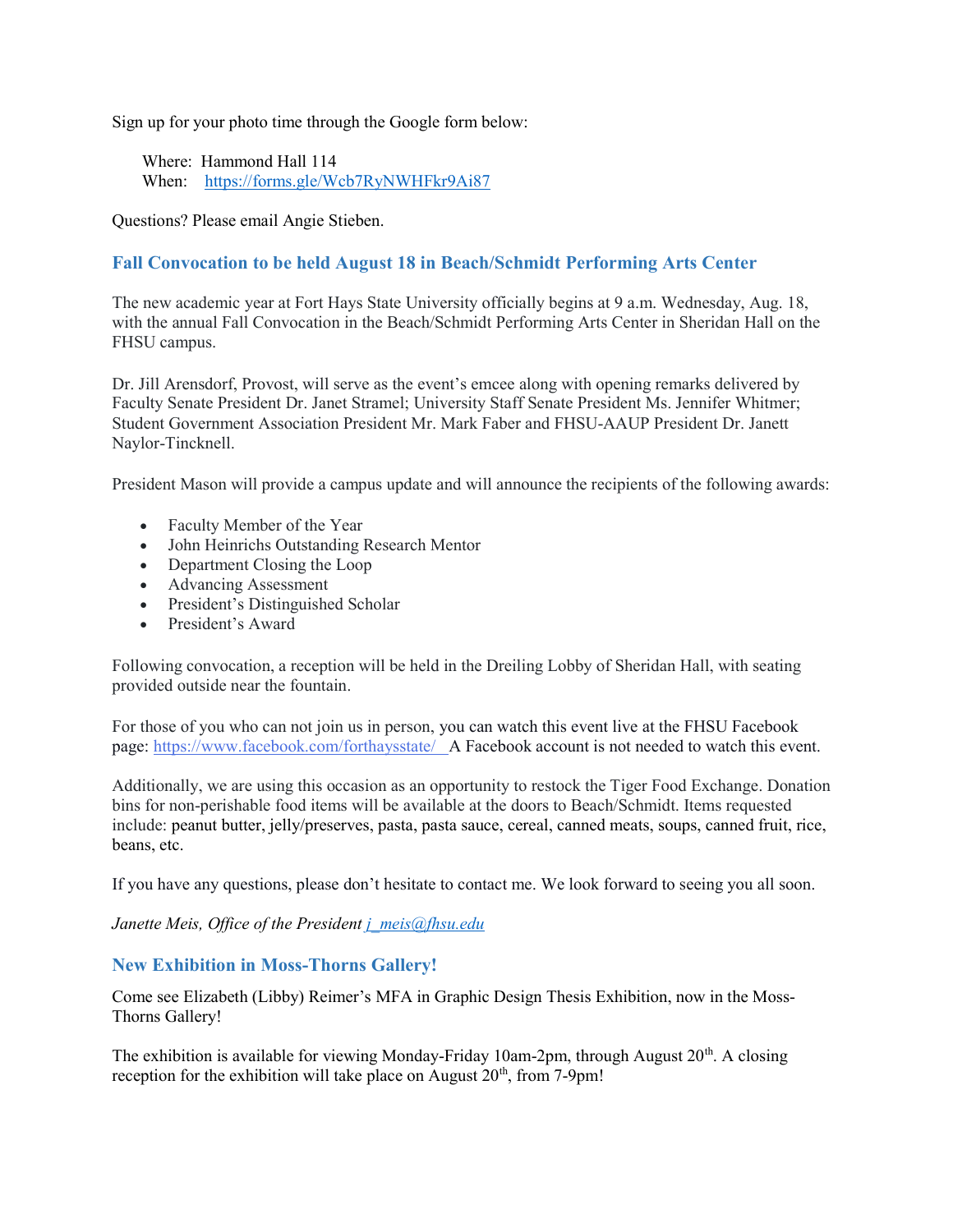# Homecoming Events for Alumni

Your FHSU Alumni Association is excited to welcome faculty, staff, and students back for a new academic year. In addition, we are thrilled to welcome back many FHSU alumni and friends for Homecoming 2021! If you haven't already, be sure to mark your calendars for September 30<sup>th</sup>-October 2<sup>nd</sup> for a weekend full of festivities, including the Tiger Bonfire & Pep Rally, the Homecoming Parade, Tiger Football, and more! A schedule of Homecoming events, along with registration details, will be released in the coming weeks. For now, please let our alumni team know if you are planning to host any additional events by contacting me at catatro@fhsu.edu or x4526. We want to help facilitate a smooth and fun weekend for all.

# Faculty and Unclassified Staff Handbook

The *electronic* Faculty and Unclassified Staff Handbook is the official version of the Handbook and is continually updated throughout the year as changes arise https://www.fhsu.edu/academic/provost/handbook/index. Refer to the electronic Handbook for the most recent information.

A print version is updated annually. The latest print update was completed in July 2021 and has been uploaded -https://www.fhsu.edu/academic/provost/documents/faculty\_handbook\_pdf/index.pdf. Copies are also available from the Office of the Provost upon request.

#### EVENTS

Intermediate Excel: Data Analysis (FHSU McCartney Hall 116) Thursday, August 12th; 8:30am -12:00pm Face-to-Face Event Price: \$119 (Hays Chamber & FHSU Alumni discount available)

This three and a half hour training will provide participants with hands-on Excel training. Participants will be exposed to numerous time savings features such as: pivot tables, vlookup, and what-if-analysis including goal seek and scenario manager. They will learn how to apply these functions to real-world problems to increase productivity and improve efficiency by analyzing large quantities of data and produce user friendly output. This workshop is perfect for those who want to build on the skills they learned in the MDC's Intermediate Excel course or for the Excel user familiar with the topics being covered.

## Networking Effectively to Build Professional Relationships

Wednesday, September 1st; 12:00pm. - 1:00pm. (Luncheon); 1:00pm- 4:00pm (Workshop) Luncheon in FHSU Union Smokey Hills Room; Workshop in FHSU Union Trails Room Price: \$119 (Hays Chamber & FHSU Alumni discount available)

Traditional face-to-face networking will continue to aid people as they seek to gather and belong, regardless of their generation or industry. Following a global pandemic, people crave even greater reward during time spent together. The pace of change and technology continues to increase, yet simple "word of mouth" is still greatly powerful and influential. Learning how to put yourself and others at ease while networking can create both personal and professional success. Ultimately, you want to achieve the most out of your interactions by learning how to effectively connect with others. This workshop begins with the philosophy that all people have unique value to offer others as well as a foundation of skills and successes. Being able to present yourself in an authentic, genuine and engaging manner is the most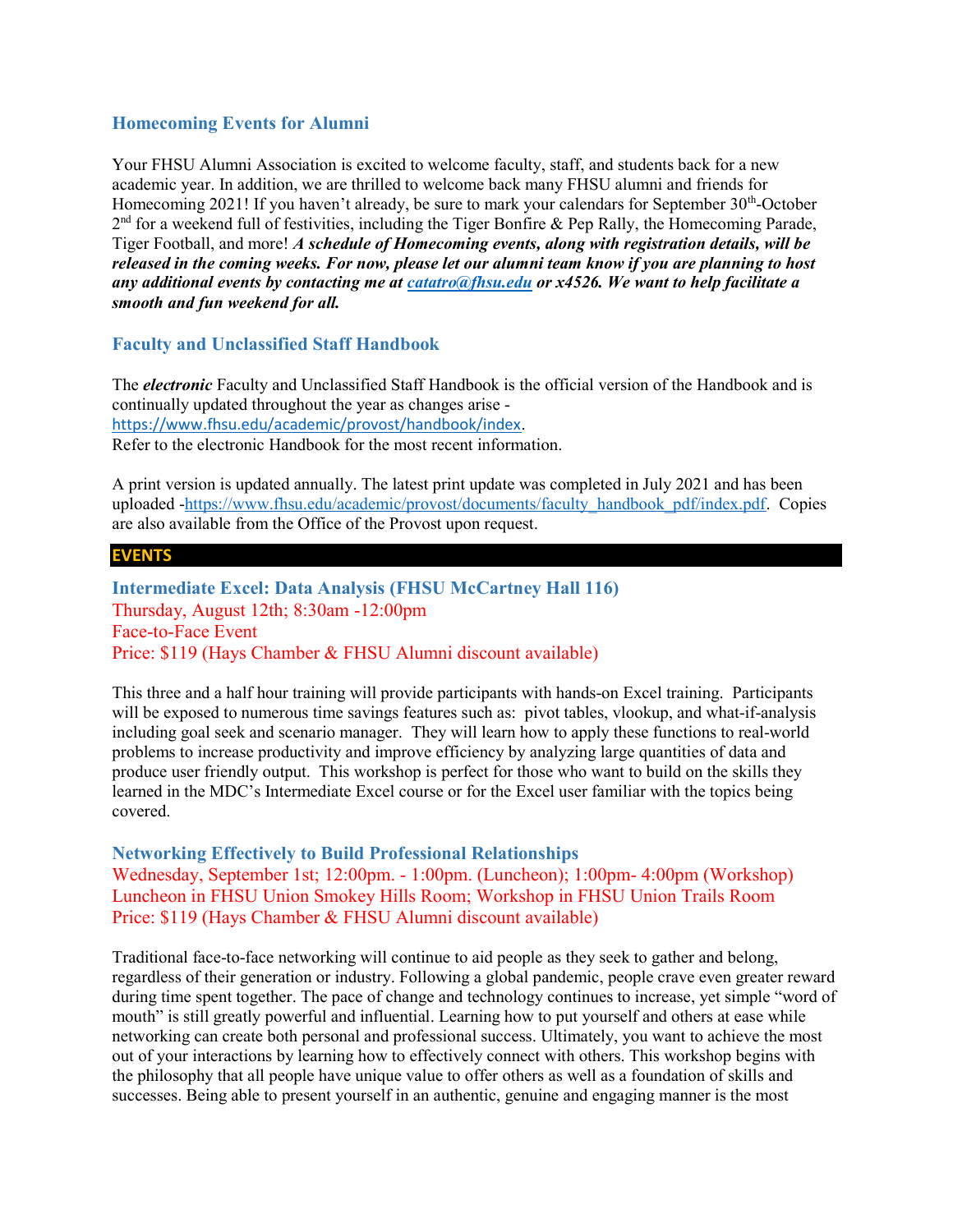effective tool for professional networking and building relationships. Utilizing interactive activities, Tammy Wellbrock shares how to create stronger networking skills with practical insights and methods. You will gain a variety of tools and techniques to help you network successfully in any situation.

# Diversity Matters Series: Unpacking Implicit Bias and Micro-Aggressions: What Are They and How Do They Affect Me? Tuesday, September 14th; 1pm - 2:30pm Online via Zoom Price: \$65 (Hays Chamber & FHSU Alumni discount available)

Often diversity, inclusion, belonging, and equity initiatives seem as if they do not apply to one's personal experience in the workplace. Nothing could be further from the truth because of the myriad of experiences, ethnicities, and abilities we each bring to the workplace. This session will unpack implicit bias and micro-aggressions to help your company innovate faster and further in the competitive marketplace.

CliftonStrengths Essentials (Virtual) Wednesday, September 22 & 23rd; 9:00am-12:00pm (both days) Virtual (Zoom) Price: \$219 (Hays Chamber & FHSU Alumni discount available)

Is it best to spend time utilizing your strengths or is it more productive to work on your weaknesses? Gallup's Strengths theory claims people should spend the majority of their time doing what they do best; using their already existing natural talents to become more productive and profitable in the workplace and at home. In this workshop, we will explore your natural talents and how to turn those talents into strengths, while also learning how to recognize talents in others and utilize them for the success of the team. This workshop requires some pre-work. This workshop will be held via Zoom video conferencing.

\*A link to join the virtual Zoom sessions will be sent to you prior to the workshop

Critical Conversations Wednesday, September 29th; 1:00pm. - 4:00pm Pioneer Room Price: \$119 (Hays Chamber & FHSU Alumni discount available)

Critical Communication: A discussion between two or more people where (1) stakes are high, (2) opinions vary, and (3) emotions run strong. At the heart of many chronic problems within teams, between coworkers, or in organizations, lies critical communication – conversations that are either not happening well or not happening at all. In this 3-hour workshop, we will discuss the skills for creating alignment and agreement – both of which are tools needed to foster open dialogue around emotional or risky topics. Participants will learn how to speak persuasively, foster teamwork, build acceptance around ideas, and resolve disagreements in positive ways.

#### EMPLOYMENT OPPORTUNITIES

## Tiger Call Phonathon Supervisor

Your FHSU Foundation, the fundraising arm of the university, is looking to hire a Tiger Call Phonathon Supervisor.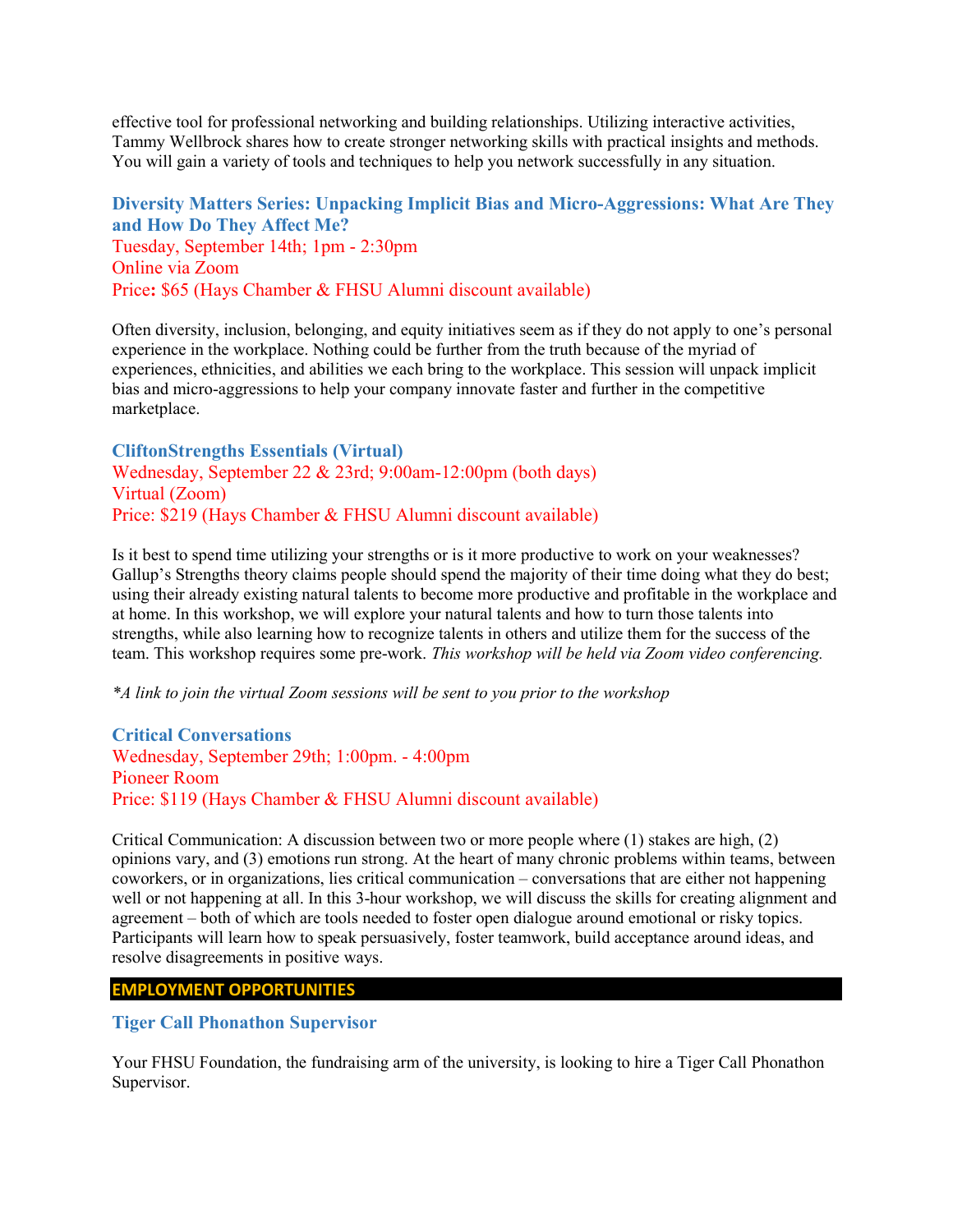This individual will be one of three supervisors for Tiger Call. The primary responsibility of a supervisor is to manage student callers, who contact FHSU alumni through an automated telephone system to ask for monetary gifts in support of Fort Hays State University projects and scholarships. Tiger Call takes place Sunday from 4:00 P.M. to 8:00 P.M. and Monday through Thursday from 5:30 P.M. to 8:30 P.M. for approximately 12 weeks in the fall and 12 weeks in the spring. A schedule for the supervisors is established at the beginning of each semester. Each supervisor works 1-3 evenings per week.

For additional information, and how to apply, please contact Ricardo Zamora with the FHSU Foundation at 785-628-5070 or r\_zamora@fhsu.edu.

Deadline to Apply: Monday, August 15<sup>th</sup>

# Administrative Specialist – University Relations and Marketing

# Position Description:

The administrative specialist reports to the chief communications officer and performs various administrative, business operations and customer service duties according to established policies and procedures. This individual provides support for, and works collaboratively with, members of the University Relations and Marketing team. The role involves professional interaction with both internal and external clients. The administrative specialist may be asked to provide training and/or guidance to staff and students as needed.

## Minimum Qualifications:

High School diploma or GED equivalency and two years of office experience or two years of postsecondary education.

# Preferred Qualifications:

- Bachelor's degree or higher or two plus years of office experience
- The ability to quickly master university digital and web-based business and personnel administrative systems
- Excellent customer service and interpersonal skills
- Experience with event scheduling and/or meeting management
- Detail-oriented and very organized
- Proficiency with the Microsoft Office suite of applications
- Ability to work independently and as part of a team
- Strong interpersonal and written language communication skills
- Experience in supervision, especially in working with student employees
- Familiarity with the utilization of social media platforms including Facebook, Instagram, Twitter and LinkedIn

## Appointment Date:

Start date will be determined after acceptance of an offer and background check clearance.

Salary: 15.06 per hour

## Benefits:

Competitive benefit package http://www.fhsu.edu/humanresourceoffice/Prospective-Employees/

## Responsibilities: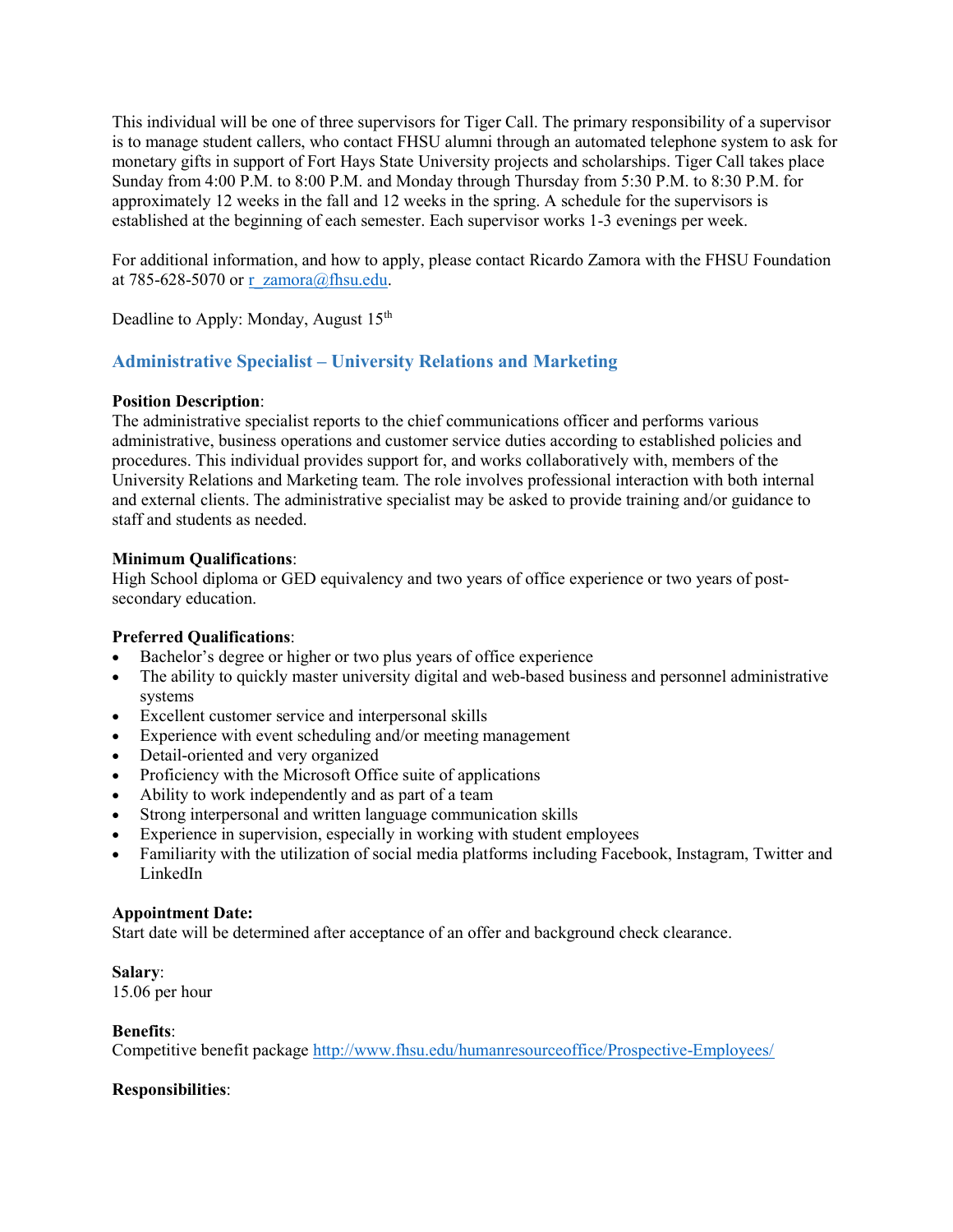- Manage the front desk and primary point of contact for the office
- Administer several office production schedules and calendars in MS Outlook
- Administer Workday processes for staff and student employees
- Manage a complex operating budget including accounts payable and purchasing
- Manage human resources-related processes including hiring, payroll and expense reimbursement
- Generate office budget reports, student labor, and additional cost centers
- Serve as the event management lead for URM and university events and for events URM participates in as a partner
- Contribute to the content marketing efforts of the office by writing press releases and social media posts
- Distribute university press releases
- Distribute social media content
- Edit social media
- Attend office and campus partner attended creative and production meetings and produce meeting minutes as necessary
- Manage and track CCO's calendar
- Manage the scheduling and work hour accounting for student employees
- Purchase, inventory, store and distribute URM supplies and promotional items

For a full description and to apply, please visit https://fhsu.wd1.myworkdayjobs.com/CAREERS

# **Carpenter**

## Position Description:

Job responsibilities include a wide scope that includes examining blueprints and drawings for cabinet projects, determining and estimating project materials, constructing and repairing building structures and frameworks. Must have the ability to organize and prioritize work and have a good working knowledge of tools, materials, and methods used in carpentry. A successful candidate must possess the ability to follow instructions and pay attention to detail. Must be able to work well independently and as part of a team.

## Minimum Qualifications:

This position requires a High School Diploma or equivalent. Must have three years of professional experience in carpentry/cabinet building.

# Preferred Qualifications:

- Experience in cabinet building/trim work
- Knowledge of lumber grades and countertop materials
- Excellent customer service skills
- Skilled at reading and understanding technical drawings and methods of cabinet installation
- Strong analytical and problem-solving skills
- Extensive knowledge of power tools such as sanders, table saws, jointers, and routers.
- Experience with staining and finishing cabinets

## Priority Deadline:

August 12, 2021

## Benefits:

Competitive benefit package http://www.fhsu.edu/humanresourceoffice/Prospective-Employees/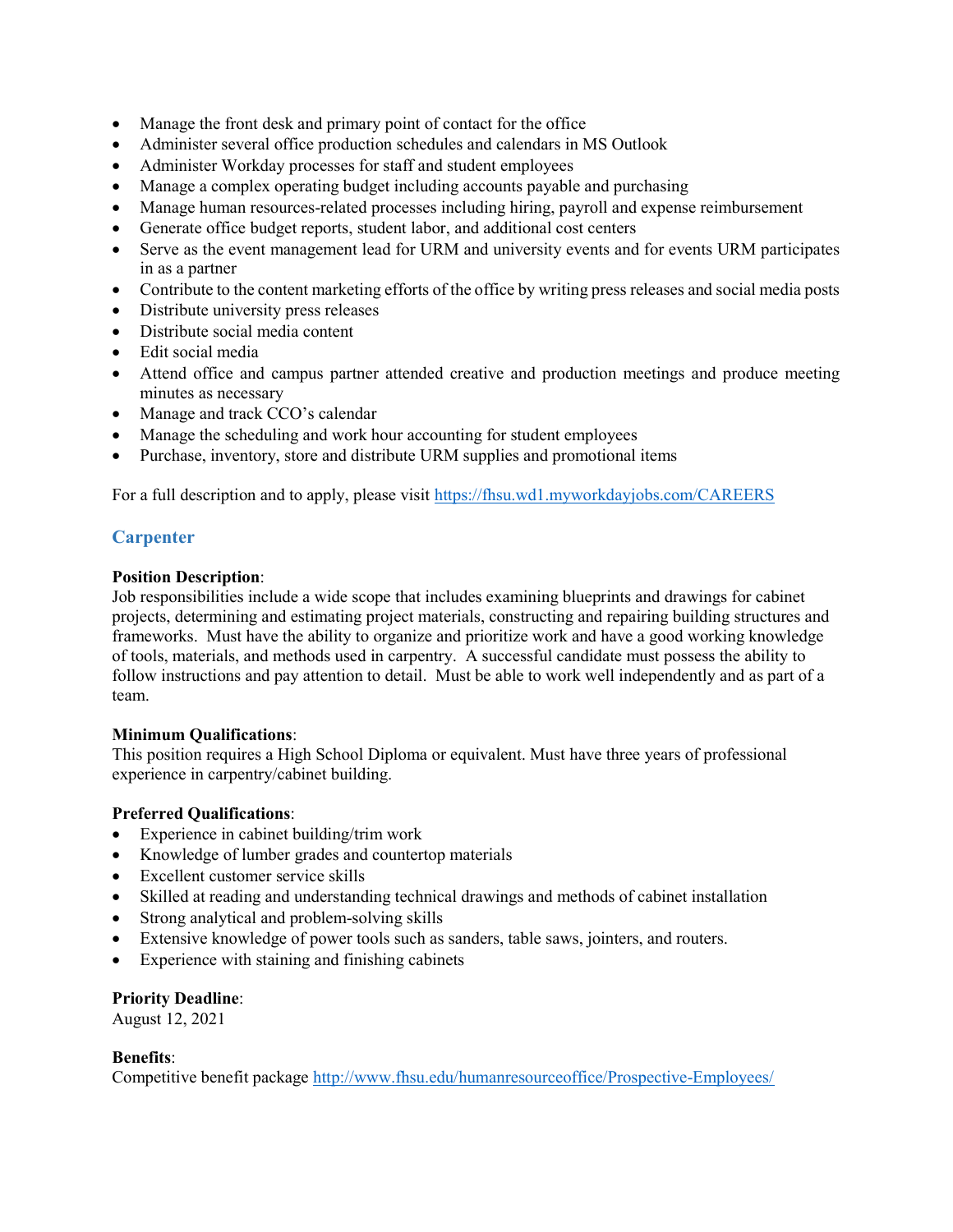## Responsibilities:

- Design and make cabinets, furniture, doors, molding, and trim, using woodworking hand tools and machines
- Build cabinets from blueprints for university projects
- Select materials and make cuts of proper dimensions
- Design and layout cabinetry projects. Make, stain, finish, and install all cabinets
- Conduct repair and maintenance tasks upon request or as necessary
- Process campus work orders and assist other trades with completing assigned tasks
- Respond to emergency, after-hours calls

## Application Process: To apply for this position, please visit

https://fhsu.wd1.myworkdayjobs.com/CAREERS. Only electronic applications submitted through the webpage will be accepted.

Required Application Documents: Applicants should submit a resume and names and contact information for three professional references.

# If you have questions regarding the position, please contact:

Blake Weigel bjweigel2@fhsu.edu 785-628-5222

For a full description and to apply, please visit https://fhsu.wd1.myworkdayjobs.com/CAREERS

# Art Director, University Relations and Marketing

## Position Description:

The Art Director is the lead graphic designer charged with providing creative direction and solutions for the implementation of Fort Hays State University's marketing and communication initiatives. The Art Director ensures design and messaging solutions are consistent across university communications and tailored for target audiences, including prospective and current students, parents, alumni and other stakeholders. The incumbent is responsible for managing the institution's brand and identity standards.

The Art Director creates designs, concepts and layouts based on knowledge of layout principles and esthetic design concepts to effectively communicate essential messages. The successful candidate will have a thorough understanding of the overall creative process and techniques, including conceptualization, design, copy development, production artwork, pre-press, computer graphics, printing technologies and web design, software and technologies. The incumbent must be experienced in graphic art production, computer graphics applications, digital publishing and multimedia design. The individual must have solid written and verbal communication skills along with the ability to convey concepts and provide design direction.

For a full description and to apply, please visit https://fhsu.wd1.myworkdayjobs.com/CAREERS

# Production Support Technical Coordinator, Technology Services

## Position Description:

Located on the campus of Fort Hays State University, the Beach/Schmidt Performing Arts Center (PAC) is an 1100 seat roadhouse venue that opened in 1991 after a complete renovation. The PAC serves the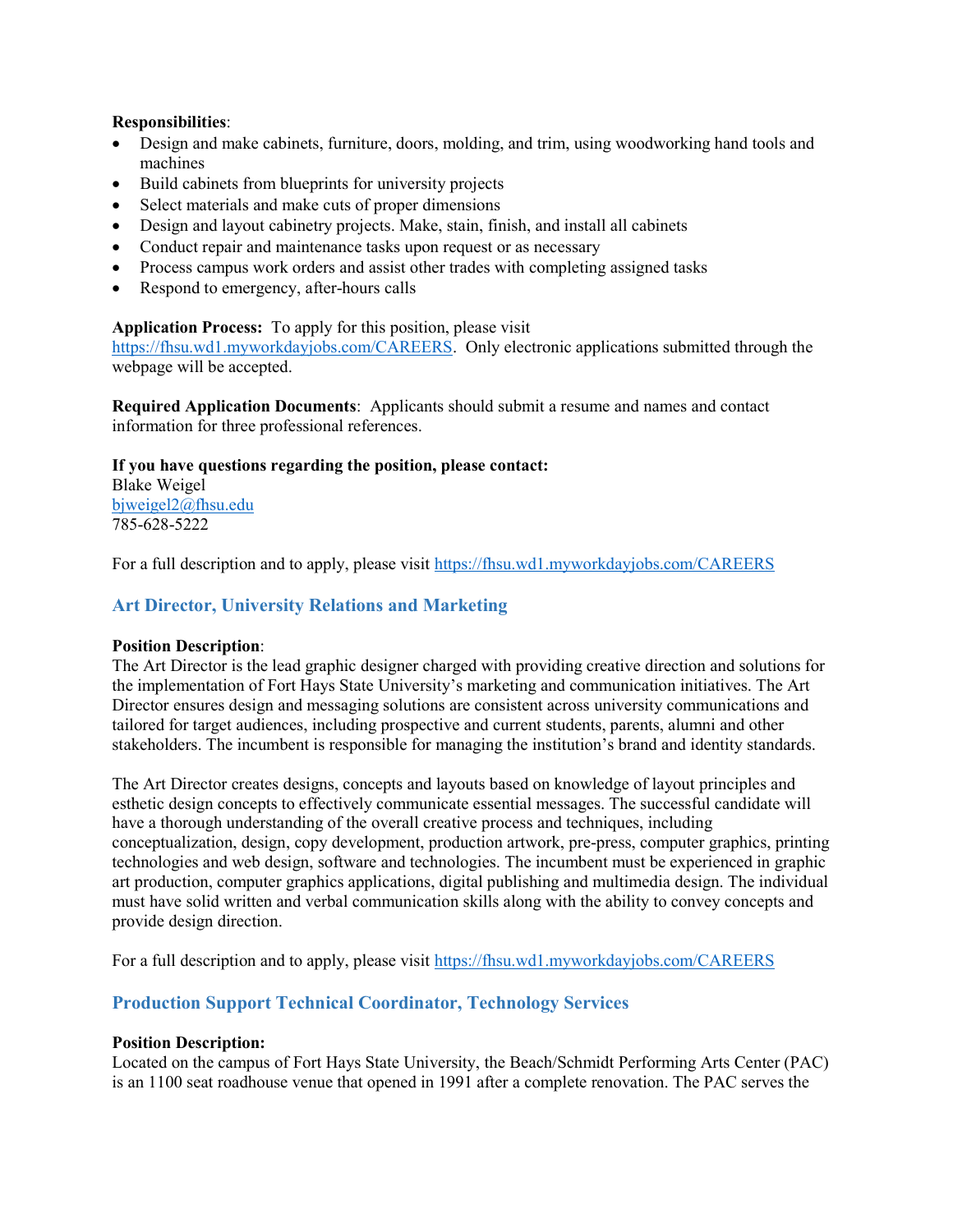campus and community as a beautiful performance space for music recitals, concerts, touring shows, dance recitals, and more.

The Production Support Technical Coordinator is responsible for operating and maintaining the facility's technical systems and leading a staff of student employees to assist in performing those tasks. This includes proficiency in all technical aspects (lighting, audio, video, fly system, etc.), and assistance in the upkeep and maintenance of the facility's equipment. The Production Support Technical Coordinator will be responsible to learn and utilize these systems to execute daily activities for a wide range of events. They will be responsible to train and lead a team of student employees to achieve the desired goals of guest satisfaction, seamless equipment operation, and quality upkeep of the facility. Reports to: Production Systems Manager

## Minimum Qualifications:

Degree or equivalent years of related work experience

For a full description and to apply, please visit https://fhsu.wd1.myworkdayjobs.com/CAREERS

## SHARE WITH STUDENTS

Accent Reduction Course: Open to Non-Native Speakers Who Want to Improve Their Spoken English Skills

Do you know undergraduate or graduate students at FHSU who are non-native speaker English speakers and would benefit from working on their pronunciation of English? We offer a lecture/lab course in the Communication Sciences and Disorders Department that would be perfect for them. Students can sign up for SLP 318 (2hrs) and SLP 318L (1hr); they must be taken concurrently. The courses provides instruction for the non-native speaker of American English wanting to improve pronunciation and intelligibility. Experiences and exercises will facilitate listening, thinking, and responding in English. In addition to the course level learning and exercises, individualized instruction is provided by student clinicians in the CSD Department through small and/or large group practice which is designed to meet the individual needs and goals of the speakers.

Space is available for Fall 2021 SLP 318 meets on Tuesday/Thursday from 1:30 to 2:20 and SLP 318L meets on Monday from 1:30 to 2:20. Please note that these courses are on-campus only.

Please check with Dr. Karmen Porter (klporter@fhsu.edu) or Dr. Carol Ellis (cmellis2@fhsu.edu) if you have any further questions. Also please feel free to pass this information on to any faculty or advisors who might benefit from the information.

## Job Posting: Student Tiger Call Phonathon Caller

Phonathon Caller's primary responsibility will be to contact FHSU alumni and friends through a fundraising software platform to ask for monetary gifts to Fort Hays State University projects and scholarships via text, email, and call. Secondly, Callers will be expected to update constituent records and provide updates about FHSU to alumni. Furthermore, employees will be expected to attend and actively participate in monthly engagement activities. Tiger Call will take place Sundays through Thursdays from 5:30 P.M. to 8:30 P.M. with a 2:00 P.M. to 4:00 P.M. shift available during the week, for approximately 12 weeks in the fall and 12 weeks in the spring (some exceptions apply). Employees will have Fridays and Saturdays, holidays, Fall and Spring break, and finals week off!!